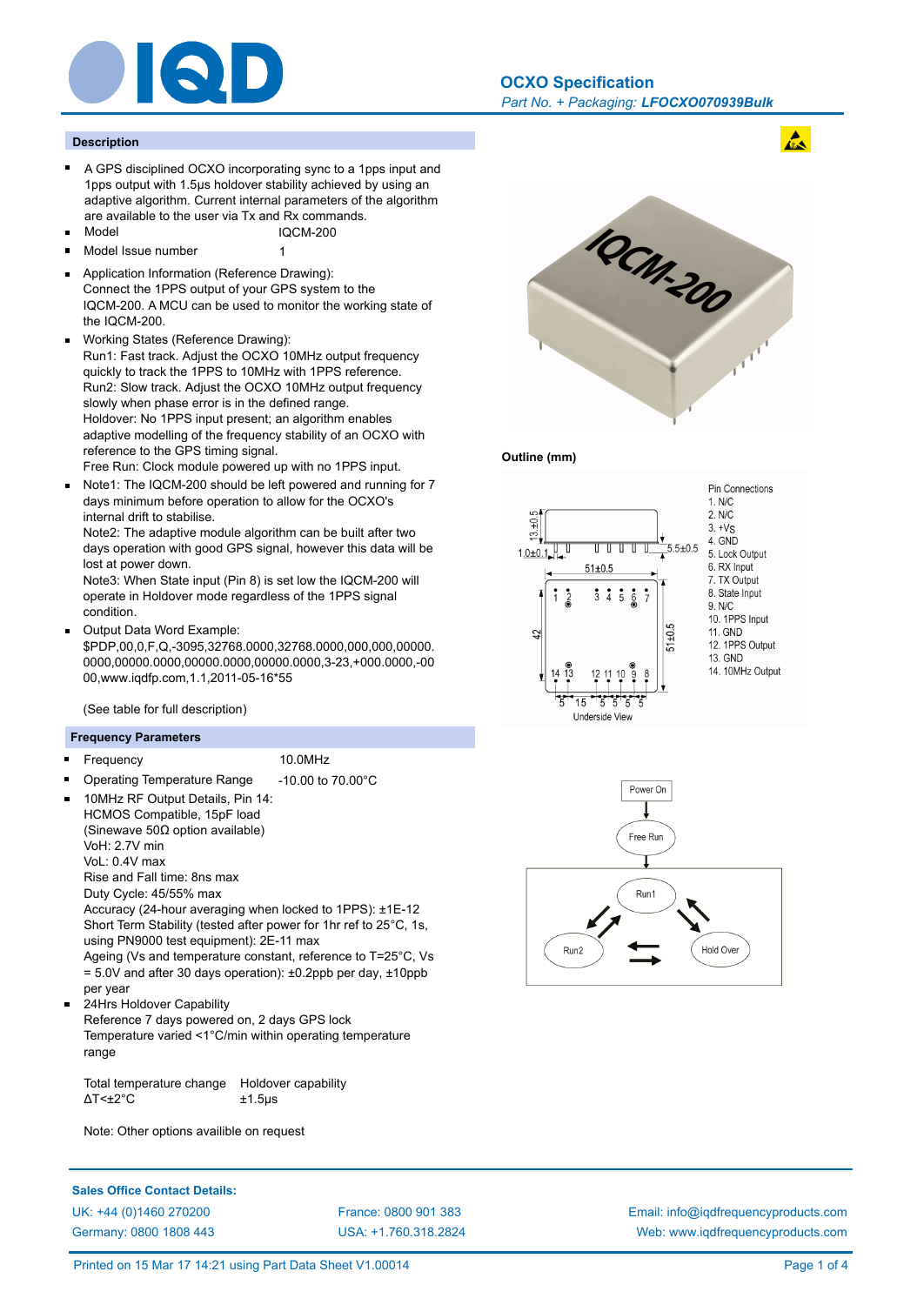

## **Electrical Parameters**

 $\blacksquare$ 

Supply Voltage 5.0V ±5%

- 1PPS Reference Input, Pin 10 (15pF test condition): Waveform: HCMOS ViH: 2.7V min ViL: 0.4V max Pulse Width: 10us min State Input, Pin 8 (<5mA load): Lock: 2.7V min Unlock: 0.5V max
- **Power Supply Details, Pin 3:** Supply Voltage: 5.0V ±5% Current Consumption: 1.4A during warm up, 600mA steady state @25°C AC Ripple: 50mV pk-pk max, 10Hz to 1MHz

# **Output Details**

- Output Compatability HCMOS
- 1PPS Reference Output. Pin 12 (50Ω test condition): Waveform: HCMOS VoH: 2.7V min VoL: 0.4V max Pulse Width: 10µs min Lock Status Indicator, Pin 5: Module Locked: 2.7V min
- Module Holdover: 0.4V max Module Locked means Working State is = Run2 Serial interface (pin6 and pin7)
- UART VoL and ViL: 0.4V max VoH and ViH: 2.7V min Baud rate: 9600 Bits: 8 Paraty: N Stop Bit: 1

# **Noise Parameters**

Phase Noise on 10MHz RF output signal (dBm/Hz) Offset Typical Max 10Hz -118 -113 100Hz -138 -133 1kHz -148 -143 10kHz -150 -145 100kHz -150 -145 1MHz -150 -150

### **Environmental Parameters**

- Operating Temperature Range: -10 to 70°C
- Storage Conditions:  $\blacksquare$

Temperature: -55 to 105°C Humidity: 30 to 80%

- $\blacksquare$ Shock: IEC68-2-27 Test Ea, severity 50A, 50G 11ms half sinewave, 3 times in three mutually perpendicular axies
- Vibration: IEC 68-2-06 Test Fc, 10G, 0.75mm acceleration,  $\blacksquare$ 10Hz to 500Hz, 3 times in three mutually perpendicular axies

## **Manufacturing Details**

ESD Level:  $\blacksquare$ 

ANSI/ESDA/JEDEC JS-001-2010; HBM Class 2; 2kV to 4kV ANSI/ESDA/JEDEC JS-001-2010; Machine Model Class B 200V to 400V

# **Sales Office Contact Details:** UK: +44 (0)1460 270200 France: 0800 901 383 Germany: 0800 1808 443

USA: +1.760.318.2824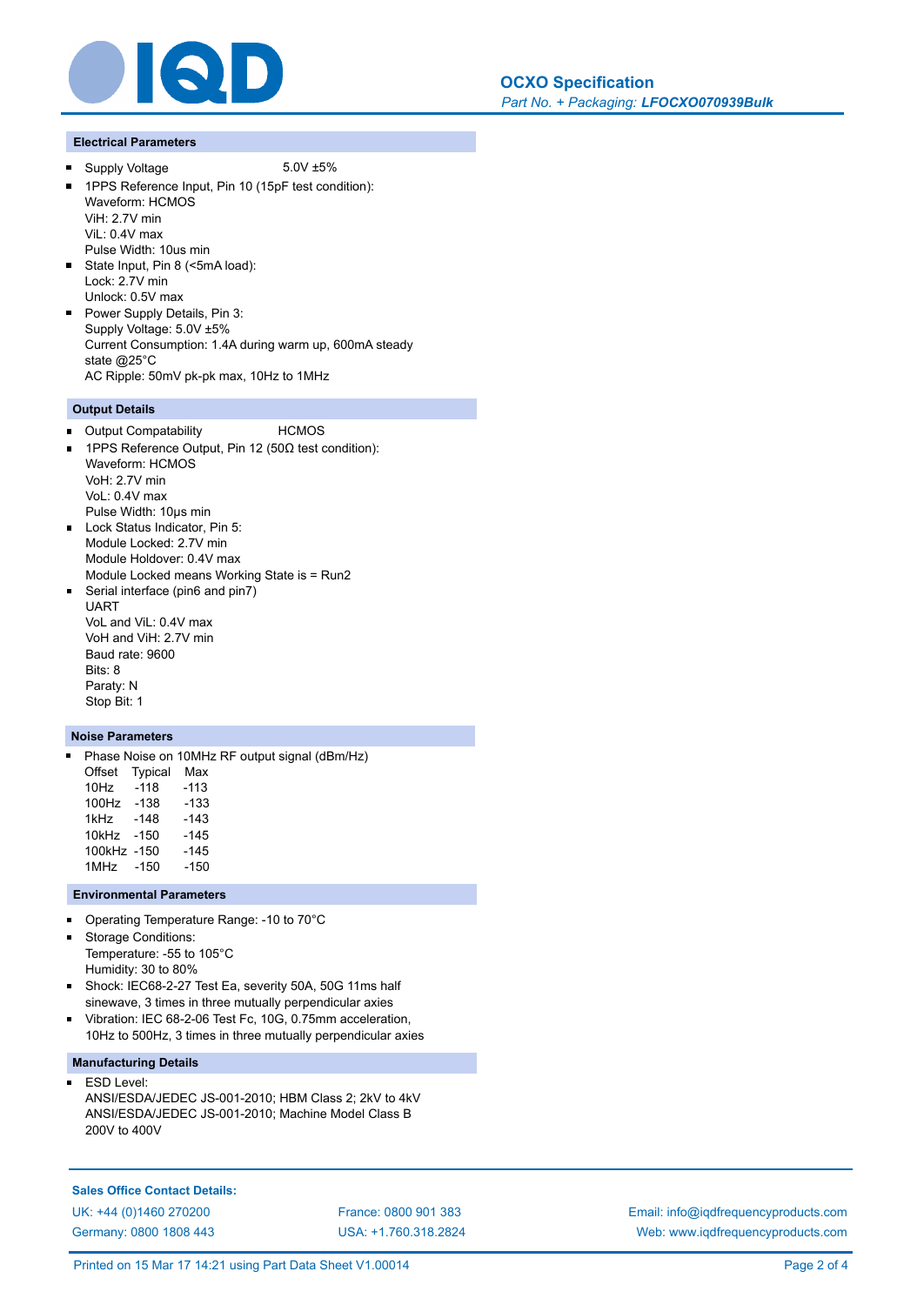

## **Compliance**

 $\blacksquare$ 

- RoHS Status (2011/65/EU) Compliant  $\blacksquare$
- REACh Status Compliant
- 
- 
- MSL Rating (JDEC-STD-033): Not Applicable

# **Packaging Details**

- Pack Style: Bulk Loose in bulk pack  $\blacksquare$ Pack Size: 1
- $\blacksquare$ *Alternative packing option available*
- **Technical Notes**
- *Holdover stability 1.5μs in 24hrs ref ±2°C*  $\blacksquare$

# **Functional Block Diagram Application Information**





**Sales Office Contact Details:** UK: +44 (0)1460 270200 France: 0800 901 383 Germany: 0800 1808 443

USA: +1.760.318.2824